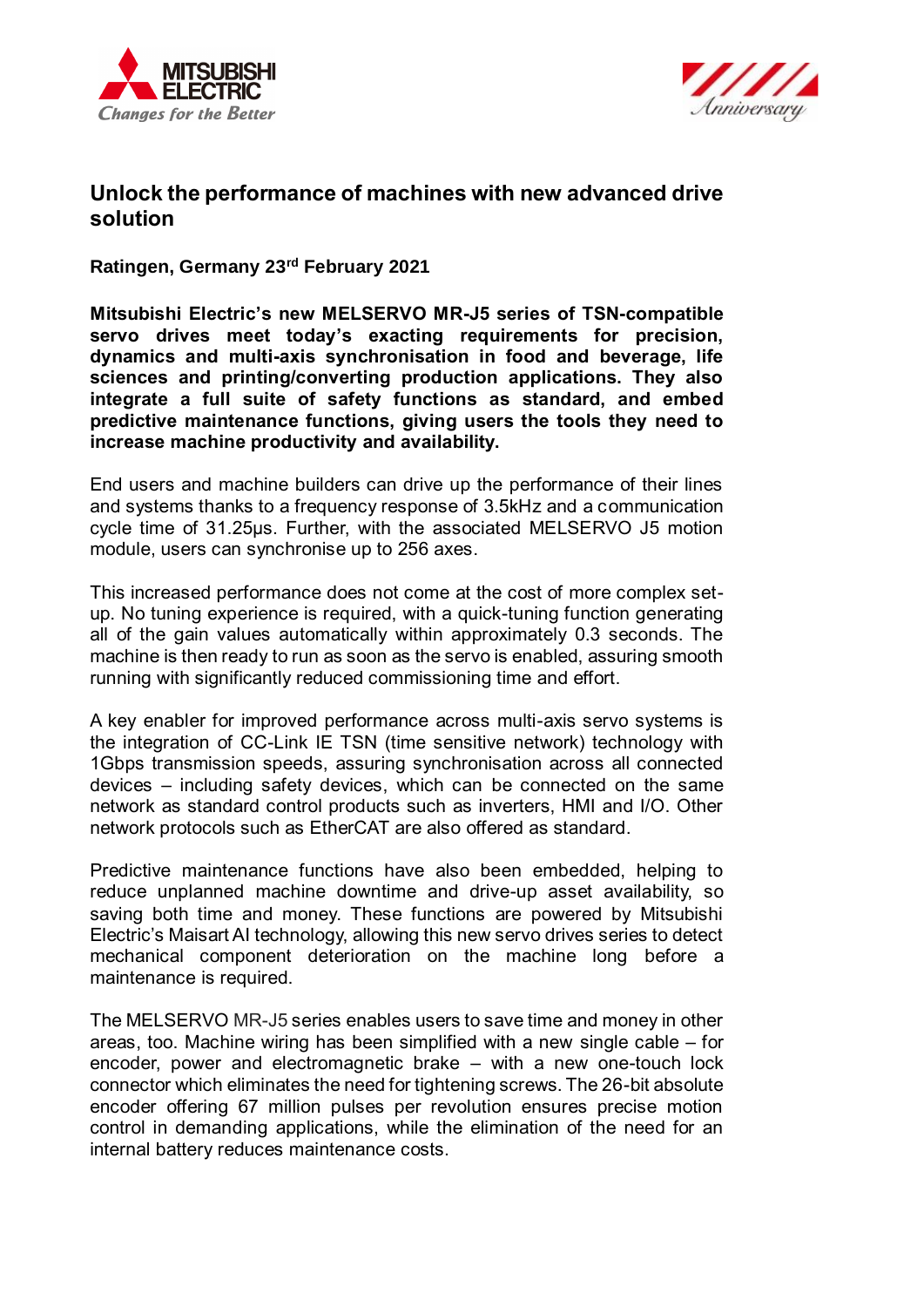





**Image caption:** The latest Mitsubishi Electric MELSERVO MR-J5 series of TSN-compatible servo drives meet requirements for precision, dynamics and multi-axis synchronisation in applications such as food and beverage, life science and printing/converting applications. [Source: Mitsubishi Electric Corporation, Japan]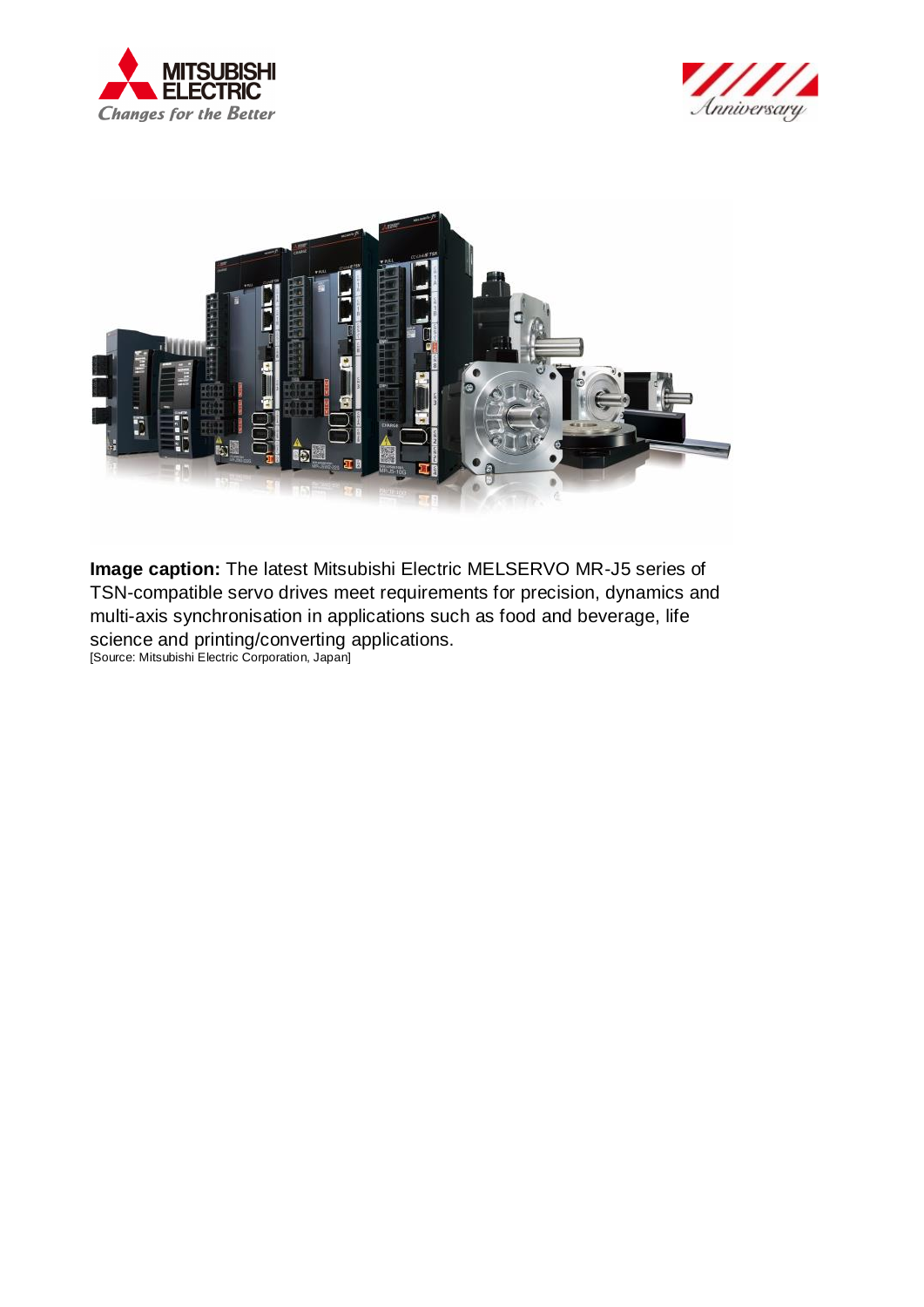



#### **About Mitsubishi Electric**

With 100 years of experience in providing reliable, high-quality products, Mitsubishi Electric Corporation is a recognized world leader in the manufacture, marketing and sales of electrical and electronic equipment used in information processing and communications, space development and satellite communications, consumer electronics, industrial technology, energy, mobility and building technology, as well as heating, cooling and airconditioning technology.

Embracing the spirit of its "Changes for the Better" and its environmental statement "Eco Changes", Mitsubishi Electric endeavours to be a global, leading green company, enriching society with technology.

With around 146,500 employees the company recorded consolidated group sales of 40.9 billion US Dollar\* in the fiscal year ended March 31, 2020.

Our sales offices, research & development centres and manufacturing plants are located in over 30 countries.

#### **Factory Automation EMEA**

Mitsubishi Electric Europe B.V., Factory Automation EMEA has its European headquarters in Ratingen near Dusseldorf, Germany. It is a part of Mitsubishi Electric Europe B.V. that has been represented in Germany since 1978, a wholly owned subsidiary of Mitsubishi Electric Corporation, Japan.

The role of Factory Automation EMEA is to manage sales, service and support across its network of local branches and distributors throughout the EMEA region.

*\* At an exchange rate of 109 yen to the US dollar, the rate given by the Tokyo Foreign Exchange* 

*Market on March 31, 2020*